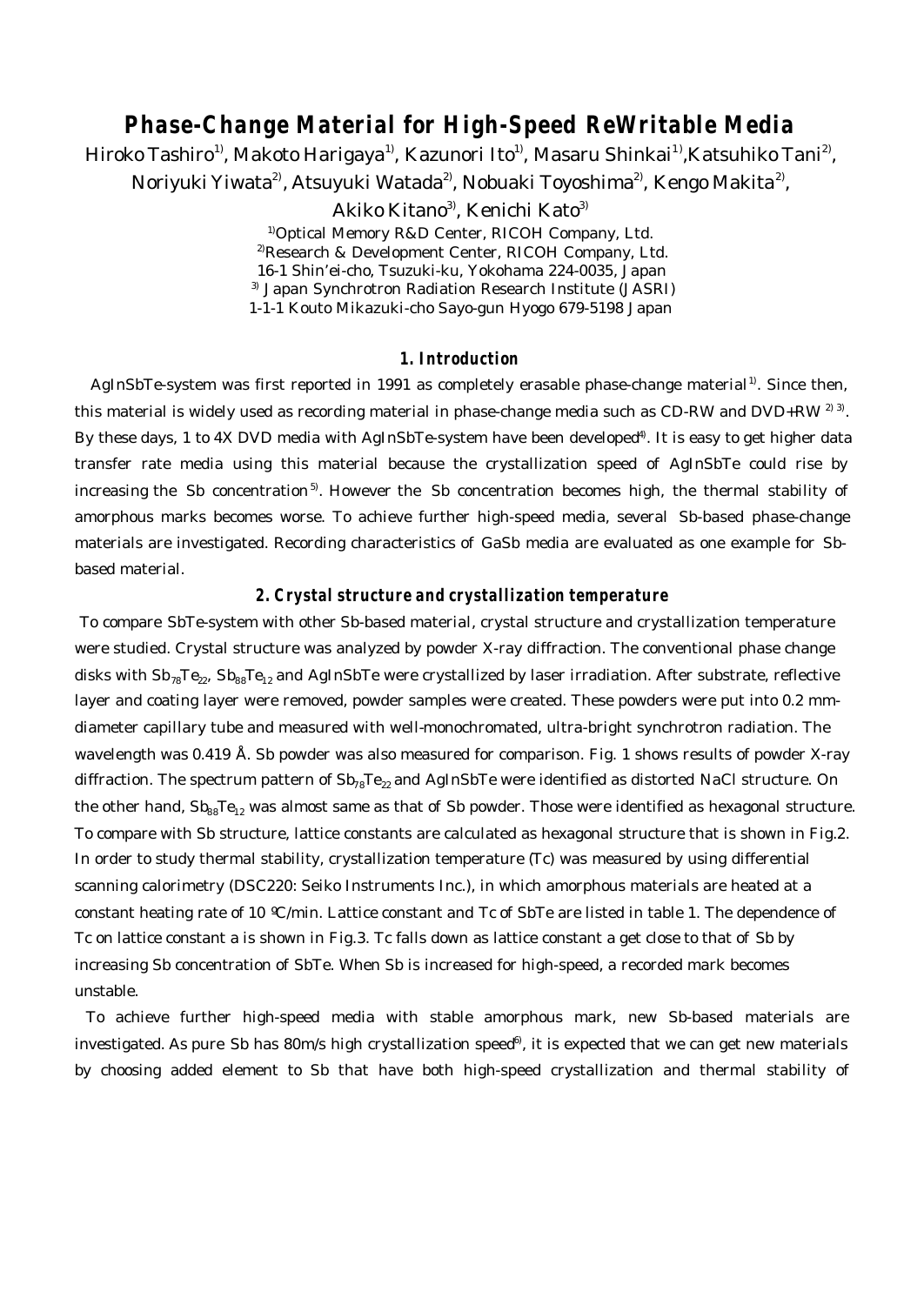amorphous marks. Fig. 4 shows powder X-ray diffraction of GeSb, GaSb and InSb. The spectrum of InSb was identified as cubic structure. The spectra of GaSb and GeSb were identified as hexagonal structure. Lattice constant calculated as hexagonal structure and Tc are listed in table 2. Fig. 5 shows the dependence of Tc on lattice constant a of Sb-based material. Tc of GaSb and GeSb is higher than that of SbTe-system. It suggests that the material having short lattice constant such as GaSb and GeSb has high thermal stability.

#### **3. Crystallization speed**

 For further investigation of Sb-based material, characteristics of the phase-change media with GaSb material were evaluated. Fig.6 shows the schematic diagram of the static tester. For monitoring real time phase-change, it has two beams optical path. One is for writing the other is for monitoring reflectivity of the test disc. Fig.7 shows static test results for GaSb and SbTe. Crystallization speed was calculated from erasure time of a recorded mark which diameter is same as beam spot size. Mark size was determined by measuring the reflectivity dependence on write power. Crystallization speed of  $Ga_{9.6}Sb_{90.4}$ ,  $Ga_{12}Sb_{88}$  and  $Sb_{75}Te_{25}$  were measured as 38.3, 23.3 and 9 m/s, respectively. Crystallization speed of GaSb is higher than that of  $\mathrm{Sb}_{75}\mathrm{Te}_{25}$ .

# **4. GaSb recording characteristics**

 To confirm the performance of GaSb material, recording characteristics of GaSb media are studied. Figs. 8 and 9 show the dependence of erasability and carrier to noise (C/N) ratio on recording velocity, respectively. Write strategy is optimized at every write speed condition. Erasability less than -30 dB is obtained at linear velocity range of 14-27.9 m/s (DVD 4 to 8X). C/N ratio more than 45 dB is obtained at linear velocity range of 14-35 m/s. Fig.10 shows jitter variation of  $Ga_{12}Sb_{88}$  mediaunder accelerated 80°C85%RH circumstance. The amorphous marks were written at 27.9 m/s. Little change of jitter value through 300 hours indicates  $Ga_{12}Sb_{88}$  media have good archival stability.

## **5. Conclusion**

 High thermal stability of Sb-based phase change material such as GaSb and GeSb is due to the short lattice constant. In particular, GaSb material has possibility to obtain high-speed rewritable media since it has good archival stability and erasability in the range of DVD 4 to 8X linear velocities.

#### **References**

1) H. Iwasaki, Y. Ide, M. Harigaya, Y. Kageyama and I. Fujimura: Jpn. J. Appl. Phys. Vol.31 (1992) p.461

2) H. Iwasaki, Y. Kageyama, M. Harigaya and Y. Ide: Jpn. J. Appl. Phys. 32(1993) 5241.

3) H. Deguchi, M. Shinotsuka, H. Yuzurihara, M. Kinoshita, M. Harigaya, M. Abe and Y. Kageyama: Int. Symp. Optical Memory Tech. Dig. (1997) p.290

4) M. Abe, H. Miura, E. Suzuki, H. Deguchi, M. Harigaya, H. Yuzurihara, K. Ito: PCOS2002 p.26

5) Kikukawa Takashi: PCOS 2001 p.26

6) O. Bostanjoglo and G. Schlotzhauer: phys. stat. sol. (a) 68, 555 (1981)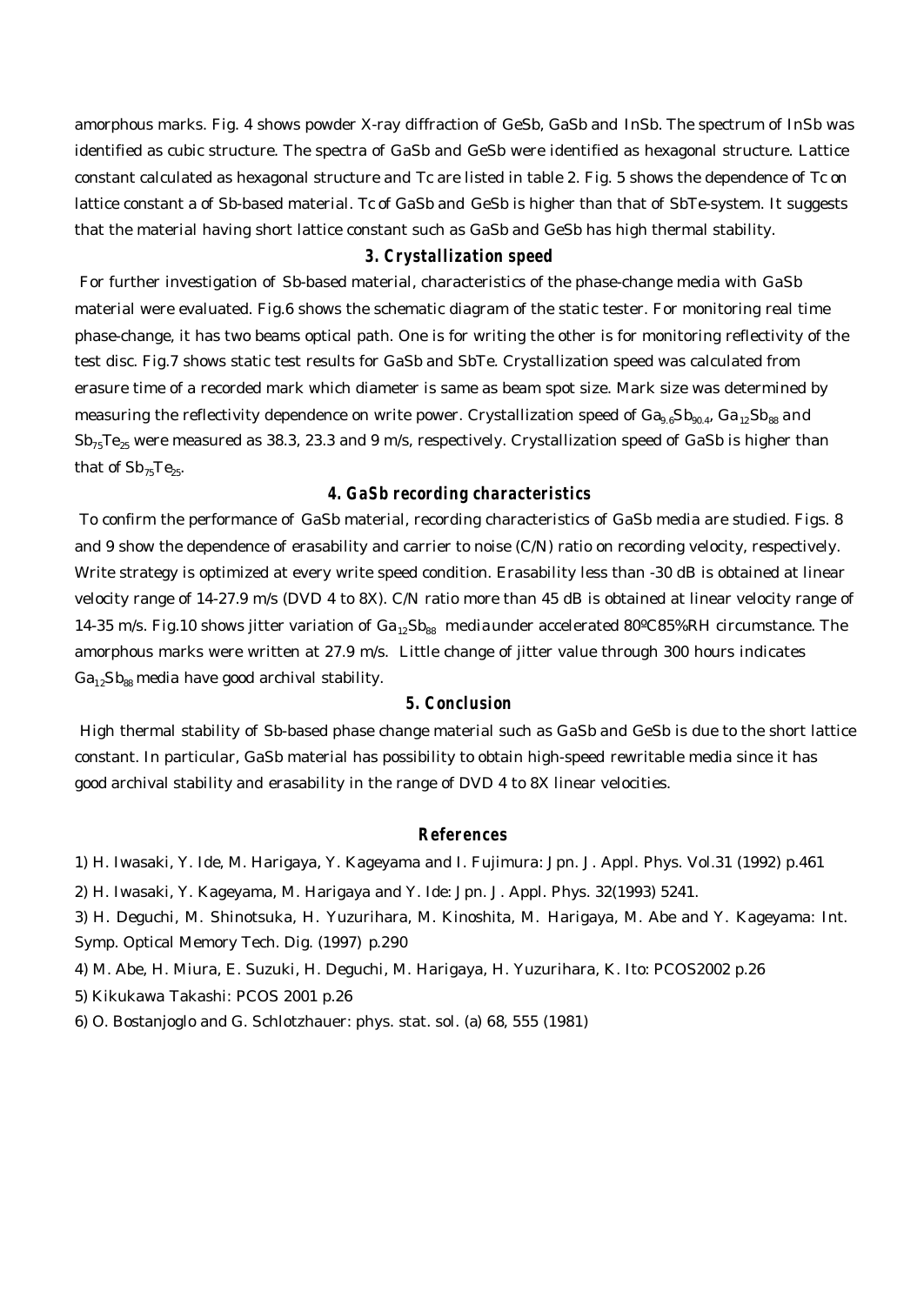

Fig.1 Powder X-ray diffraction of SbTe, AgInSbTe and Sb



Fig.2 Unit cell of hexagonal structure  $(\overline{R3m})$ 

| composition | la( |                   | r ( |        | c/a   | Tc (             |
|-------------|-----|-------------------|-----|--------|-------|------------------|
| Sb78Te22    |     | 4.402             |     | 10.766 | 2.445 | 120.5            |
| Sb88Te12    |     | 4.327             |     | 11.116 | 2,576 | 79.5             |
| lSb         |     | $\overline{4300}$ |     |        | 2622  | room temperature |

Table.1 Lattice constant, Tc of Sb and SbTe



Fig.3 Dependence of Tc on lattice constant a of SbTe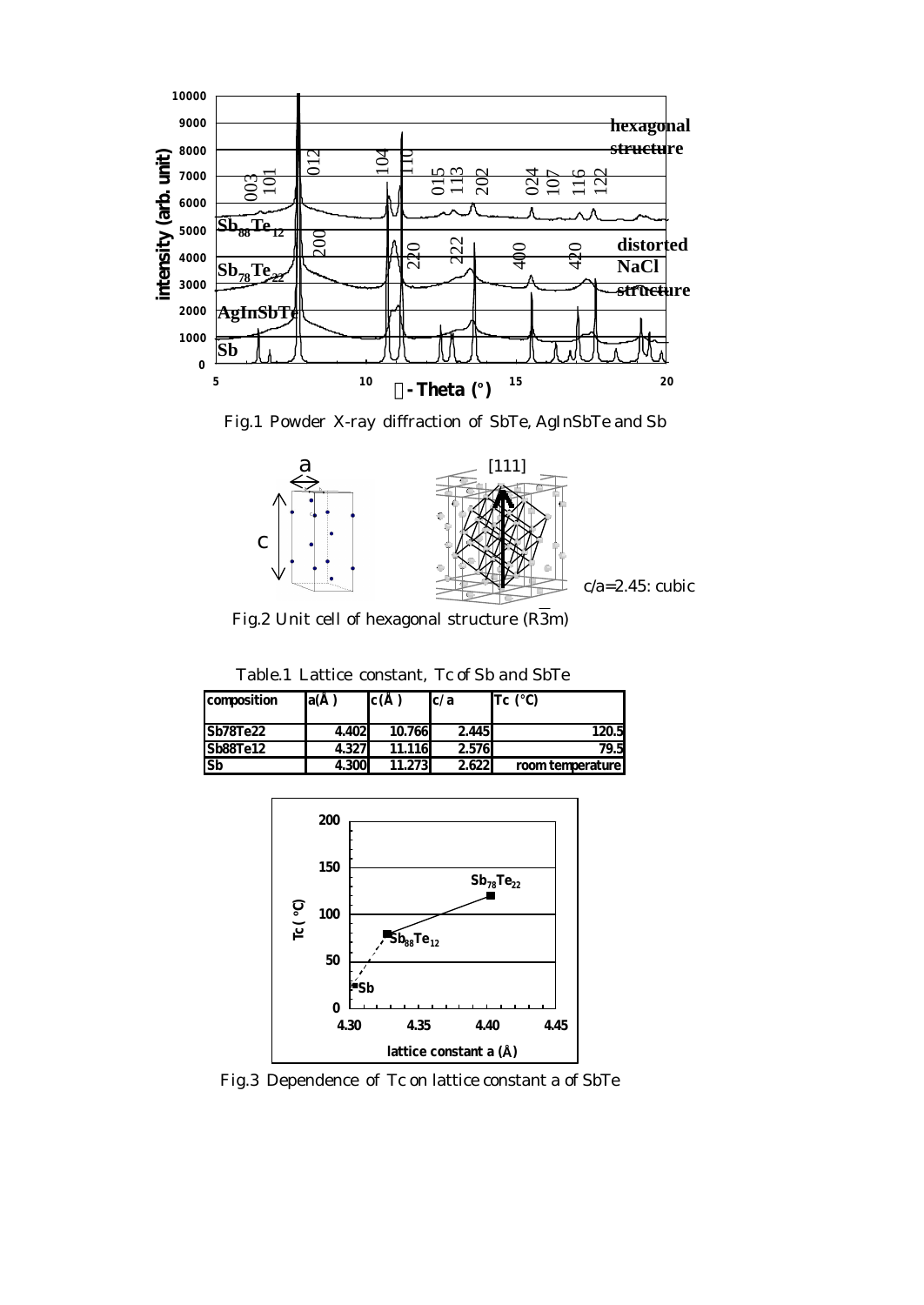

Fig.4 Powder X-ray diffraction of GeSb, GaSb, InSb and Sb

Table.2 Lattice constant, Tc of Sb-based material

| composition  | la( |       | lc( |        | c/a   | Tc (            |
|--------------|-----|-------|-----|--------|-------|-----------------|
| lSb          |     | 4.300 |     | 11.273 | 2.622 | roomtemperature |
| Ga12Sb88     |     | 4.240 |     | 11.307 | 2667  | 194.5           |
| Ge167Sb833   |     | 4.185 |     | 11.320 | 2.705 | 255.5           |
| In31.7Sb68.3 |     | 4.323 |     | 10.618 | 2.456 | 114. II         |



Fig.5 Dependence of Tc on lattice constant a of Sb-based material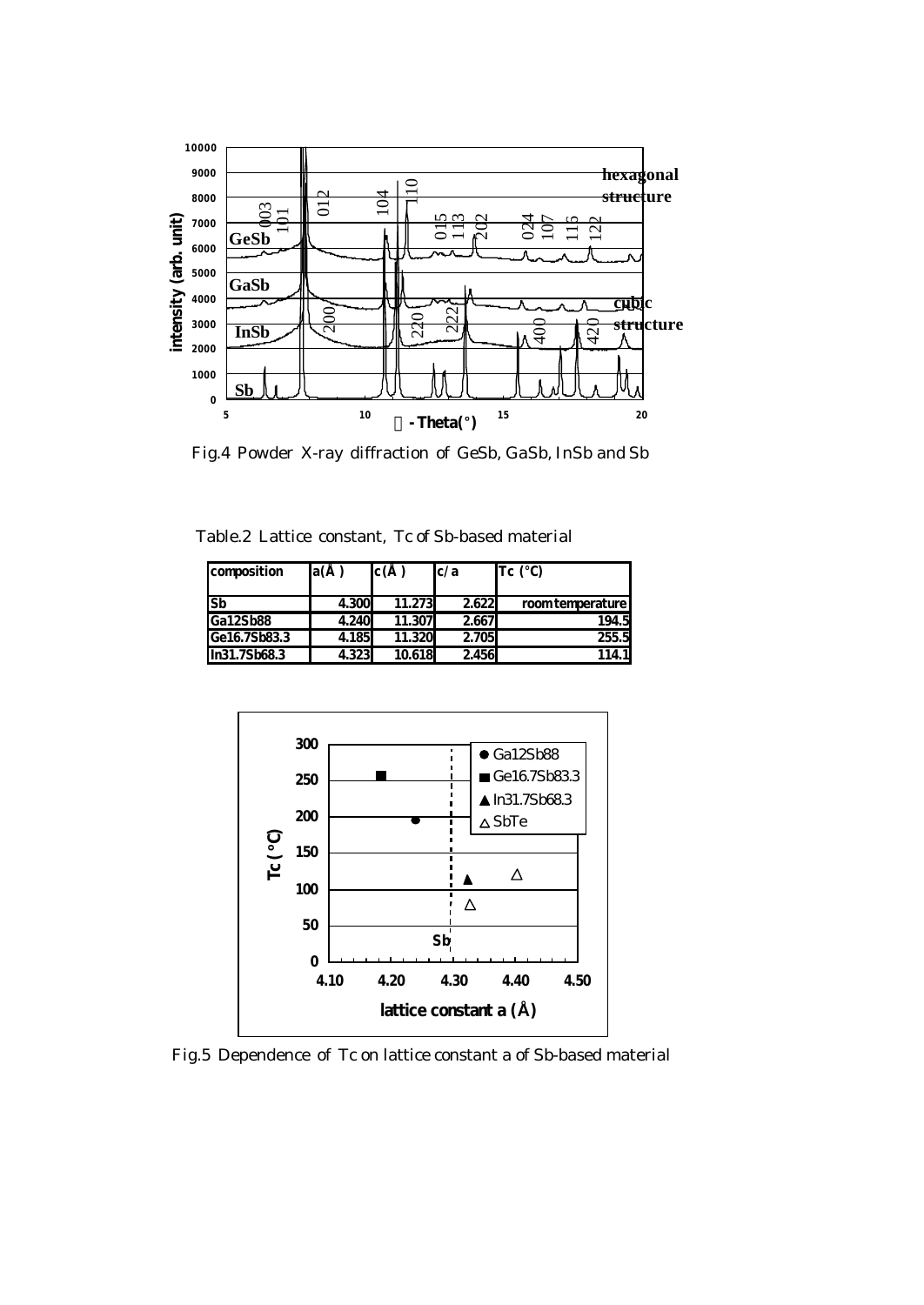

Fig.6 Schematic diagram of the static tester



Fig.7 Erasure time of GaSb and SbTe media



Fig.8 Dependence of erasbility on recording linear velocity